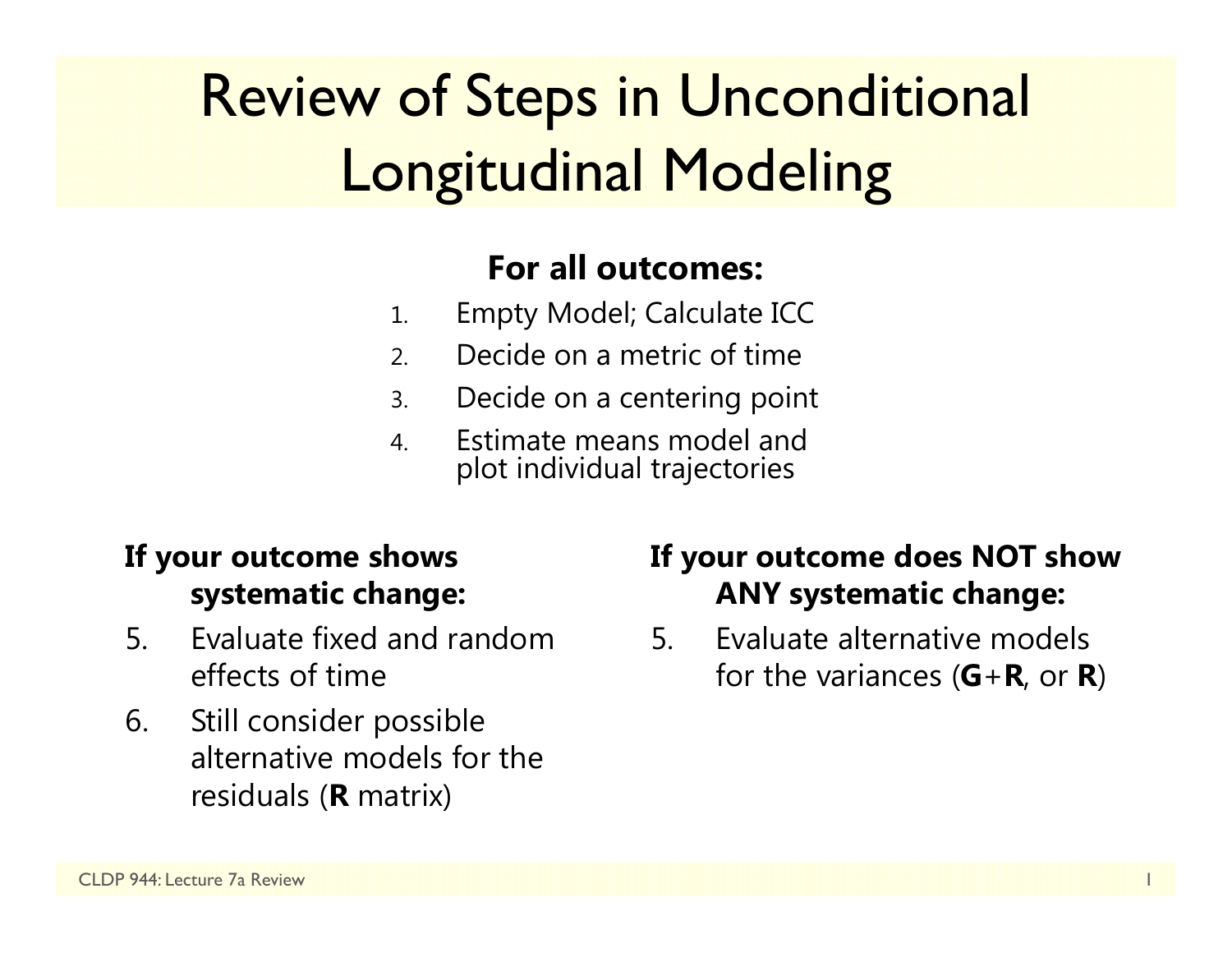### 1. Empty Means, Random Intercept Model

- • Not really predictive, but is a useful parsimonious baseline
	- $\triangleright\;$  Fit of "worst" longitudinal model to start building from
	- $\triangleright$  Partitions variance into between- and within-person variance
- Calculate **ICC** = between / (between + within variance)
	- $>$  = Average correlation between occasions
	- $\triangleright$  = Proportion of variance that is between persons
	- $\triangleright$  Effect size for amount of person dependency due to mean differences
- Tells you where the action will be:
	- If most of the variance is **between-persons in the random intercept (at level 2)**, you will need **person-level** predictors to reduce that variance (i.e., to account for inter-individual differences)
	- If most of the variance is **within-persons in the residual (at level 1)**, you will need **time-level** predictors to reduce that variance (i.e., to account for intra-individual differences)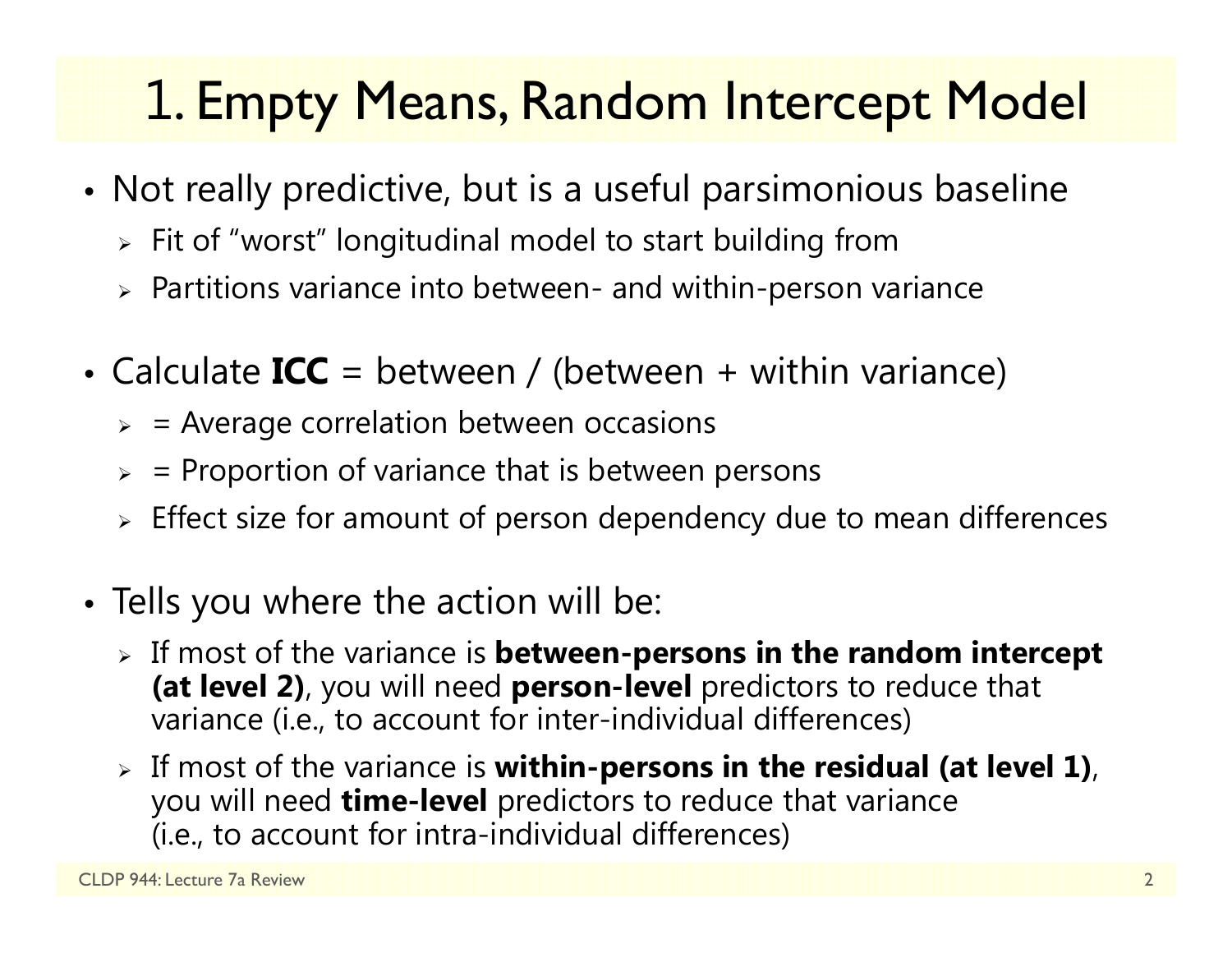# 2. Decide on the Metric of Time

- • "Occasion of Study" as Time:
	- $\triangleright\,$  Can be used generically for many purposes—is my preferred default
	- $\triangleright\;$  Can still include age, event time as time-invariant predictors of change
- "Age" as Time:
	- $\triangleright$  Is equivalent to time-in-study if same age at beginning of study
	- $\triangleright$  Implies age convergence  $\rightarrow$  that people only differ in age regardless of when they came into the study (BP effects = WP effects)
- "Distance to/from an Event" as Time:
	- $\triangleright$  Is appropriate if a distinct process is responsible for changes
	- $\triangleright$  Also implies convergence (BP effects = WP effects)
	- $\triangleright$  Only includes people that have experienced the event
- •Make sure to use exact time regardless of which "time" used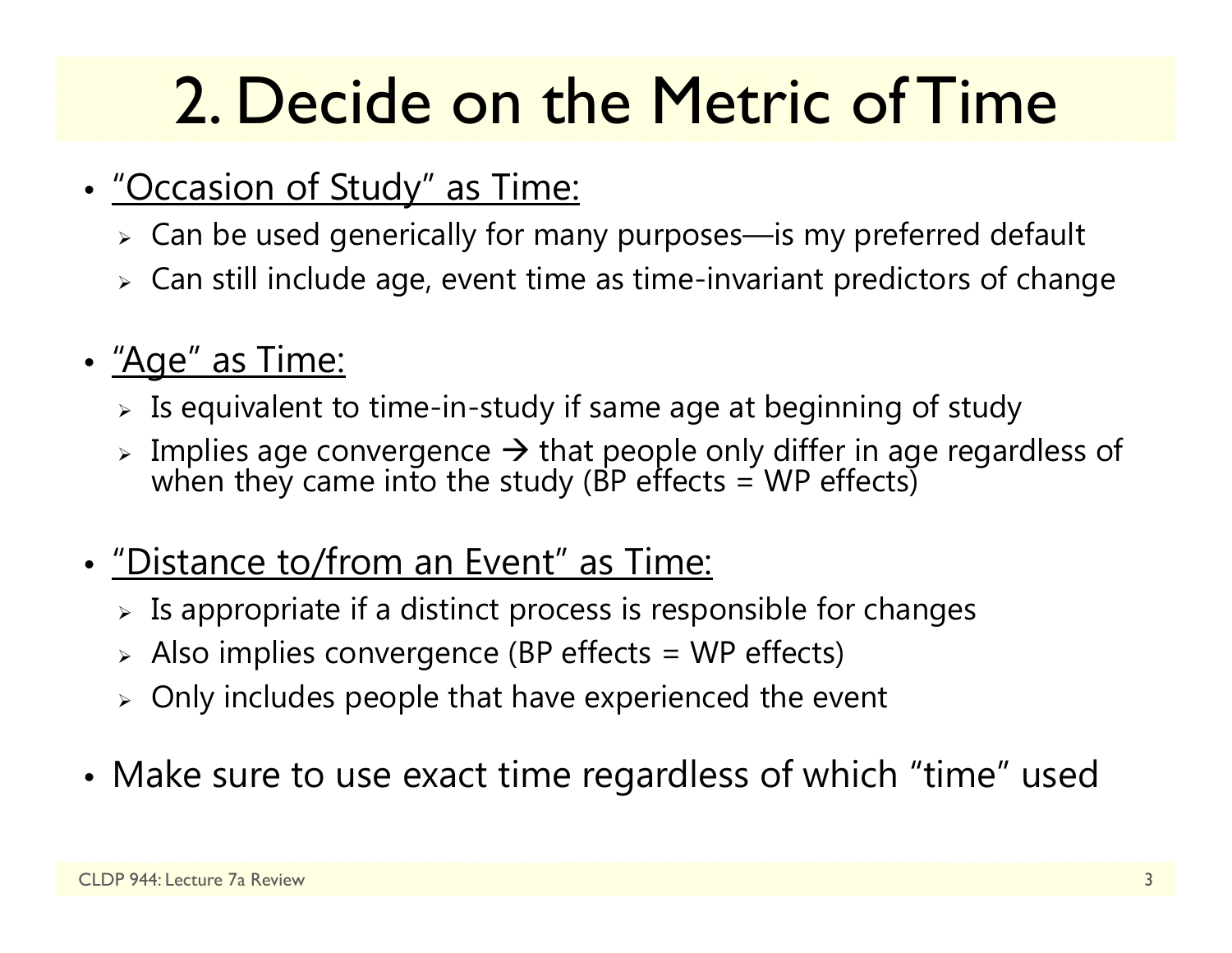# 3. Decide on a Centering Point

- • How to choose: At what occasion would you like a snap-shot of inter-individual differences?
	- $\triangleright$  Intercept variance represents inter-individual differences at that particular time point (that you can later predict!)
- • Where do you want your intercept?
	- $\triangleright$  Re-code time such that the centering point = 0
	- $\triangleright$  Use ESTIMATE statements to get predictions at other times
- • Different versions of time = 0 will produce statistically equivalent models with re-arranged parameters
	- $\triangleright$  i.e., conditional level and rate of change at time 0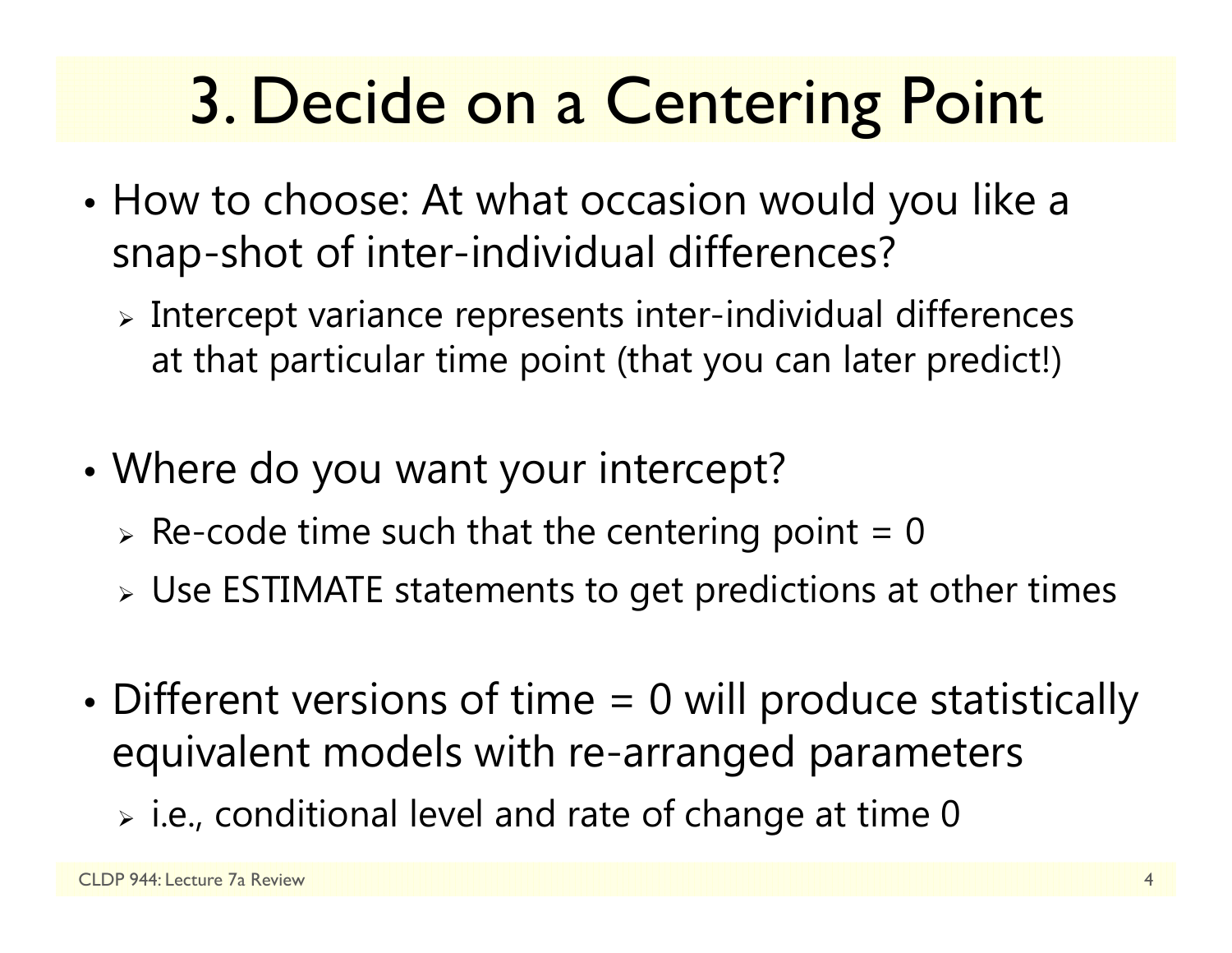### 4. Plot Saturated Means and Individuals

- •• If time is <u>balanced</u> across persons:
	- $\triangleright$  Estimate a saturated means model to generate means
- •• If time is <u>NOT balanced</u> across persons:
	- Create a rounded time variable to estimate means model ONLY
	- $\triangleright$  Still use exact time/age variable for analysis!
- • $\bullet$  Plot the means – what kind of trajectory do you see?
- Please note: ML/REML estimated means per occasion may NOT be the same as the observed means (i.e., as given by PROC MEANS). The estimated means are what would have been obtained had your data been complete (assuming MAR), whereas observed means are not adjusted to reflect any missing data (MCAR). Report the ML/REML estimated means.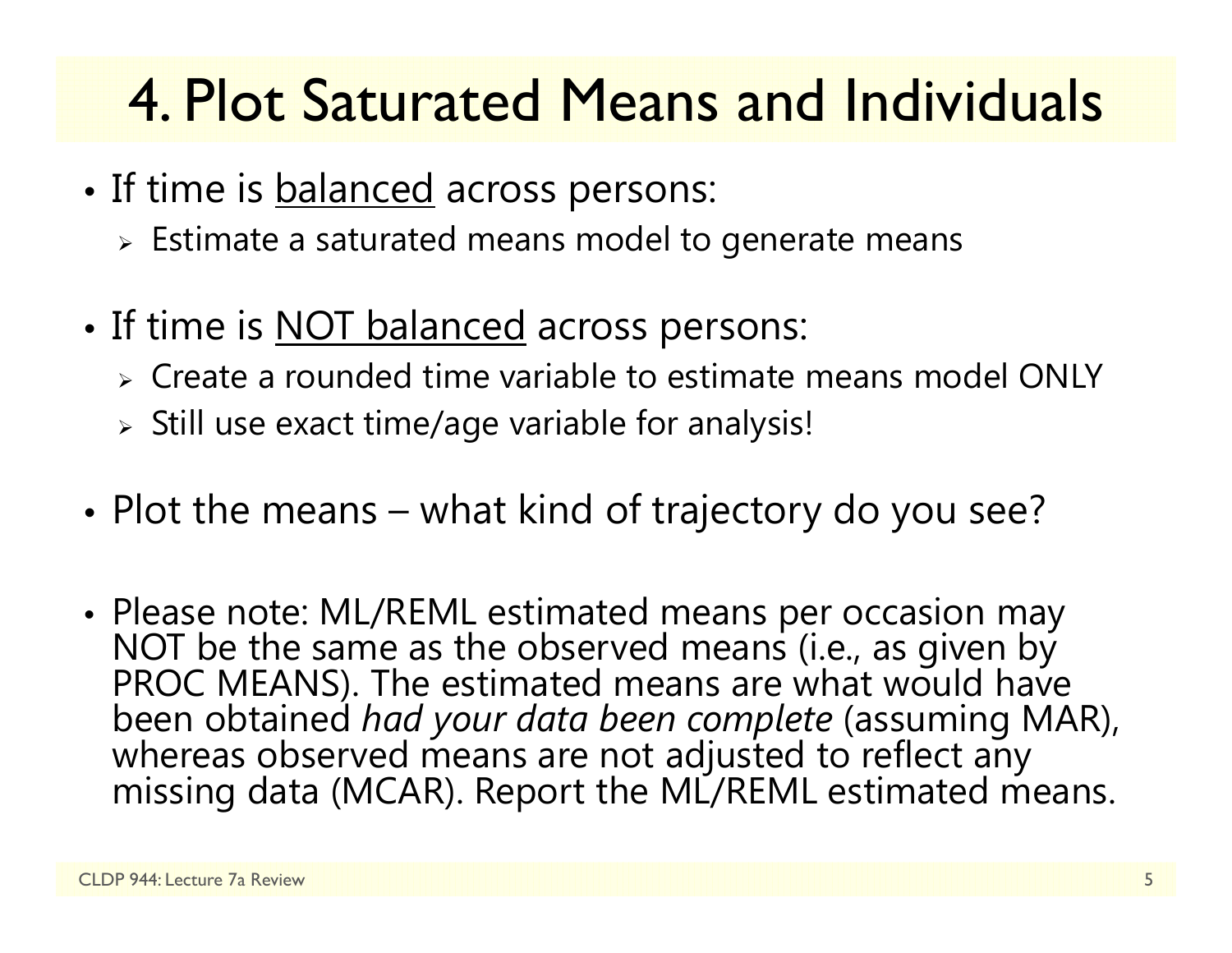# What if I have no change?

- • Longitudinal studies are not always designed to examine systematic change (e.g., daily diary studies)
- • $\bullet$  In reality, there is a continuum of fluctuation to change:

| <b>Design</b>                               | Time is<br>irrelevant                          | Time was not<br>supposed to be<br>relevant (but is) | Time is the<br>study purpose            |
|---------------------------------------------|------------------------------------------------|-----------------------------------------------------|-----------------------------------------|
| <b>Result</b>                               | Pure WP<br><b>Fluctuation</b>                  | <b>Hybrid</b>                                       | Pure WP<br>Change                       |
| <b>Means</b><br><b>Model</b><br>for Time    | Empty                                          | Fixed slopes for<br>effects of time?                | Fixed slopes for<br>effects of time     |
| <b>Variance</b><br><b>Model</b><br>for Time | Alternative<br>Covariance<br><b>Structures</b> | Alternative<br>Covariance<br>Structures?            | Random slopes<br>for effects of<br>time |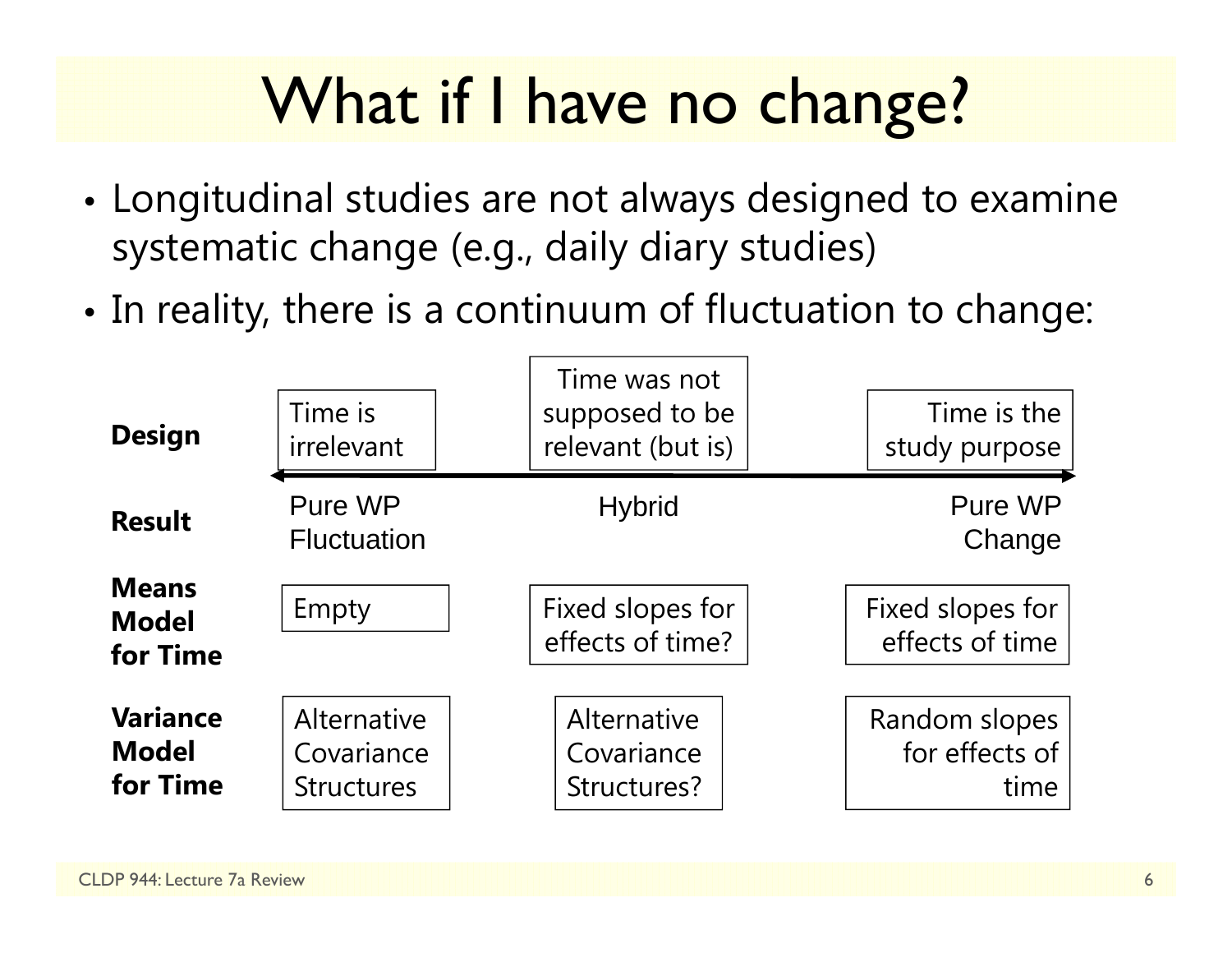### 5. and 6. for **Systematic Change**: Evaluate Fixed and Random Effects of Time

#### **Model for the Means:**

- What kind of fixed effects of time are needed to create a function with which to parsimoniously represent the observed means across occasions?
	- Linear or nonlinear? Continuous or discontinuous?
	- Polynomials? Pieces? Log time? Truly nonlinear curves?
	- Use obtained *p*-values to test significance of fixed effects

#### **Model for the Variance (focus primarily on G):**

- What kind of random effects of time are needed:
	- $\triangleright$  To account for individual differences in aspects of change?
	- $\triangleright$  To describe the variances and covariances over time?
	- $\blacktriangleright$ Do the residuals show any covariance after accounting for random effects?
	- Use REML −2∆LL tests to test significance of new effects (or ML if big *N*)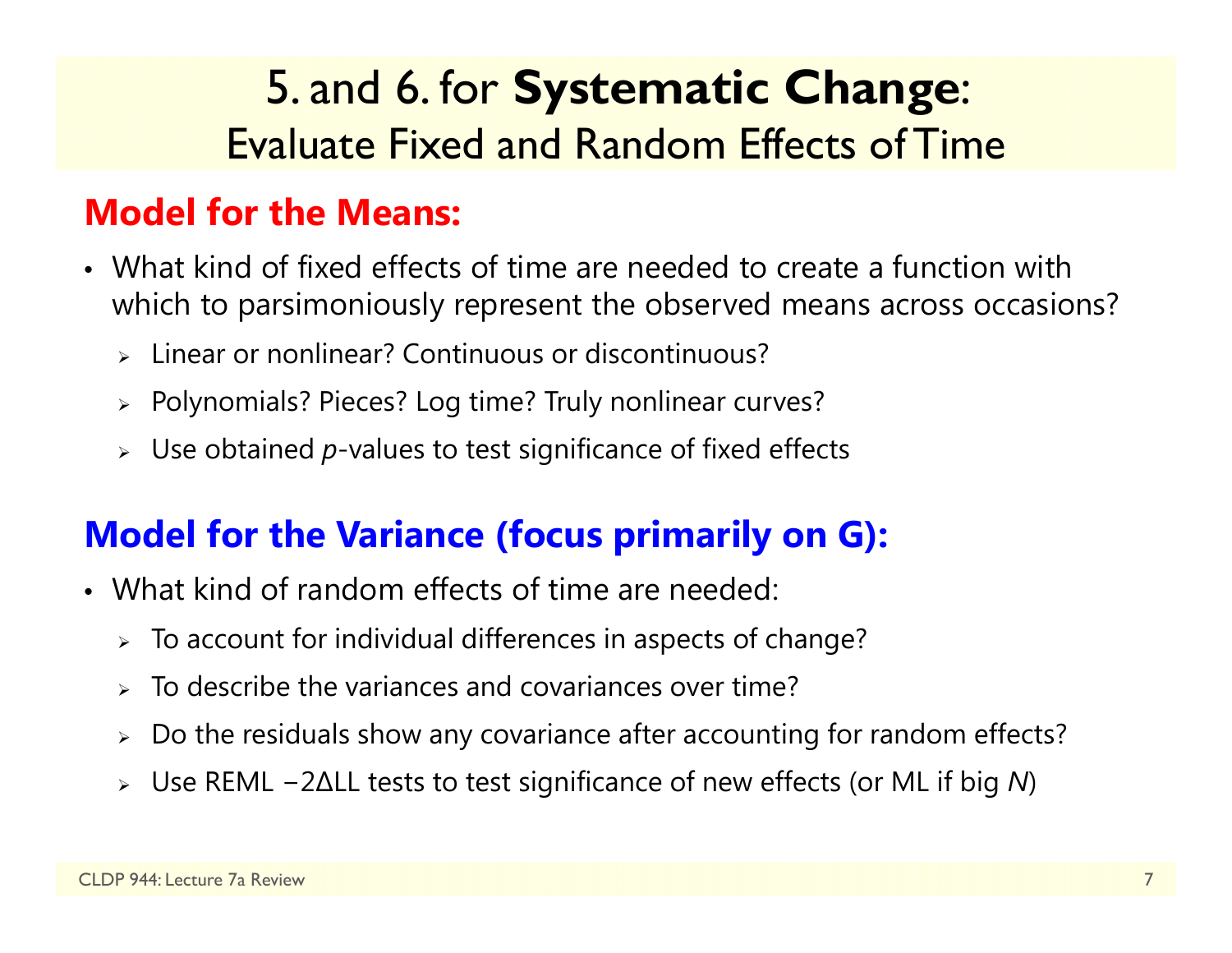### Random Effects Models for the Variance

- Each source of correlation or dependency goes into a new variance component (or pile of variance) until each source meets the usual assumptions of GLM: normality, independence, constant variance
- •**Example 2-level longitudinal model:**



**Now we get to add predictors to account for each pile!**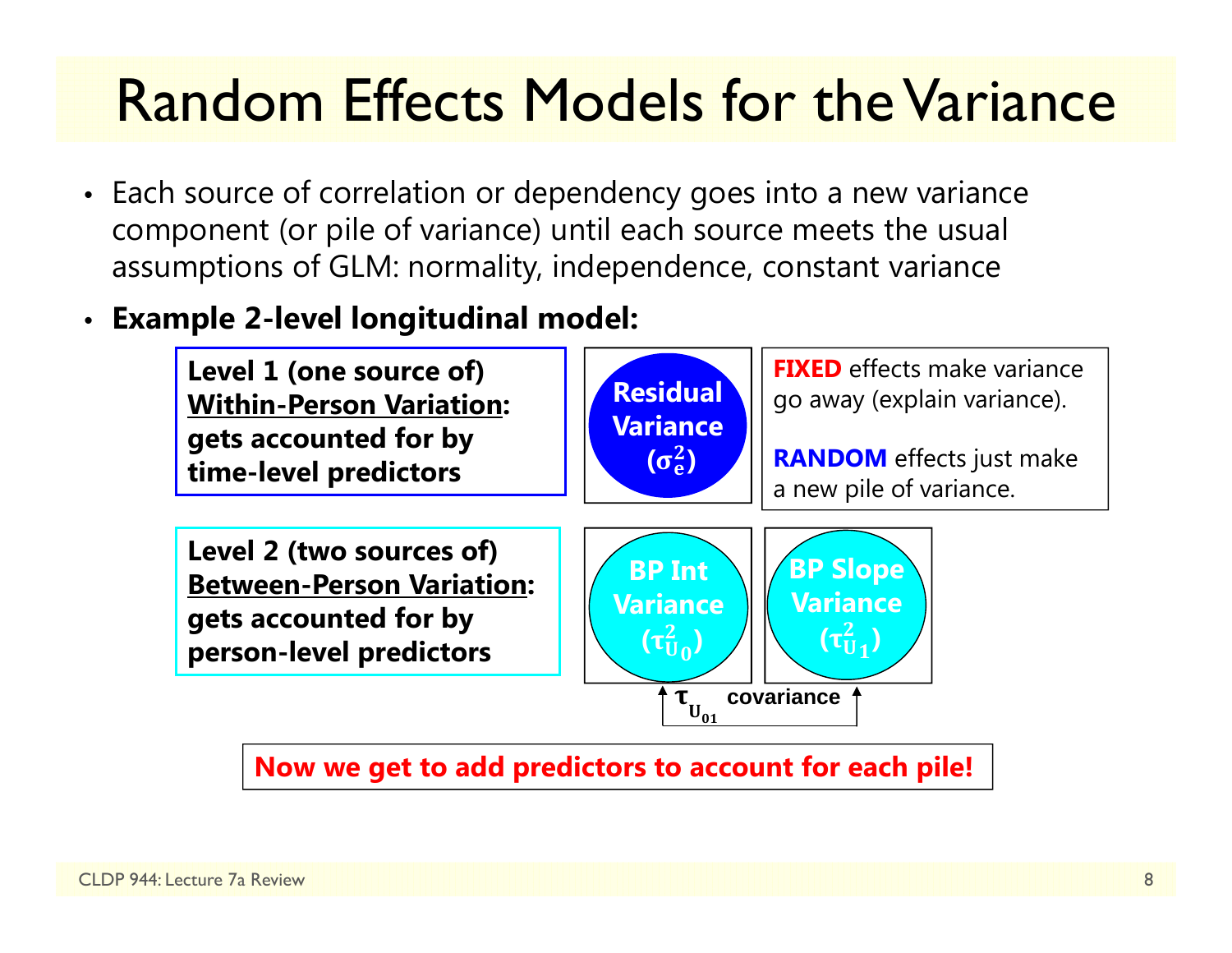### 5. for **NO Systematic Change**: Evaluate Alternative Covariance Structures

#### **Model for the Means:**

- Be sure you don't need any terms for systematic effects of time
- If not, keep a fixed intercept only

#### **Model for the Variance (focus primarily on R):**

- How many parameters do you need to predict the original data?
- I recommend the hybrid: Random Intercept in **G** + Structure in **R**
	- $\triangleright$  Separates BP and WP variance
	- Likely more parsimonious than just **R**-only model
- Compare alternative models with the same fixed effects
	- Nested? REML −2∆LL test for significance
	- Non-nested? REML AIC and BIC for "supporting evidence"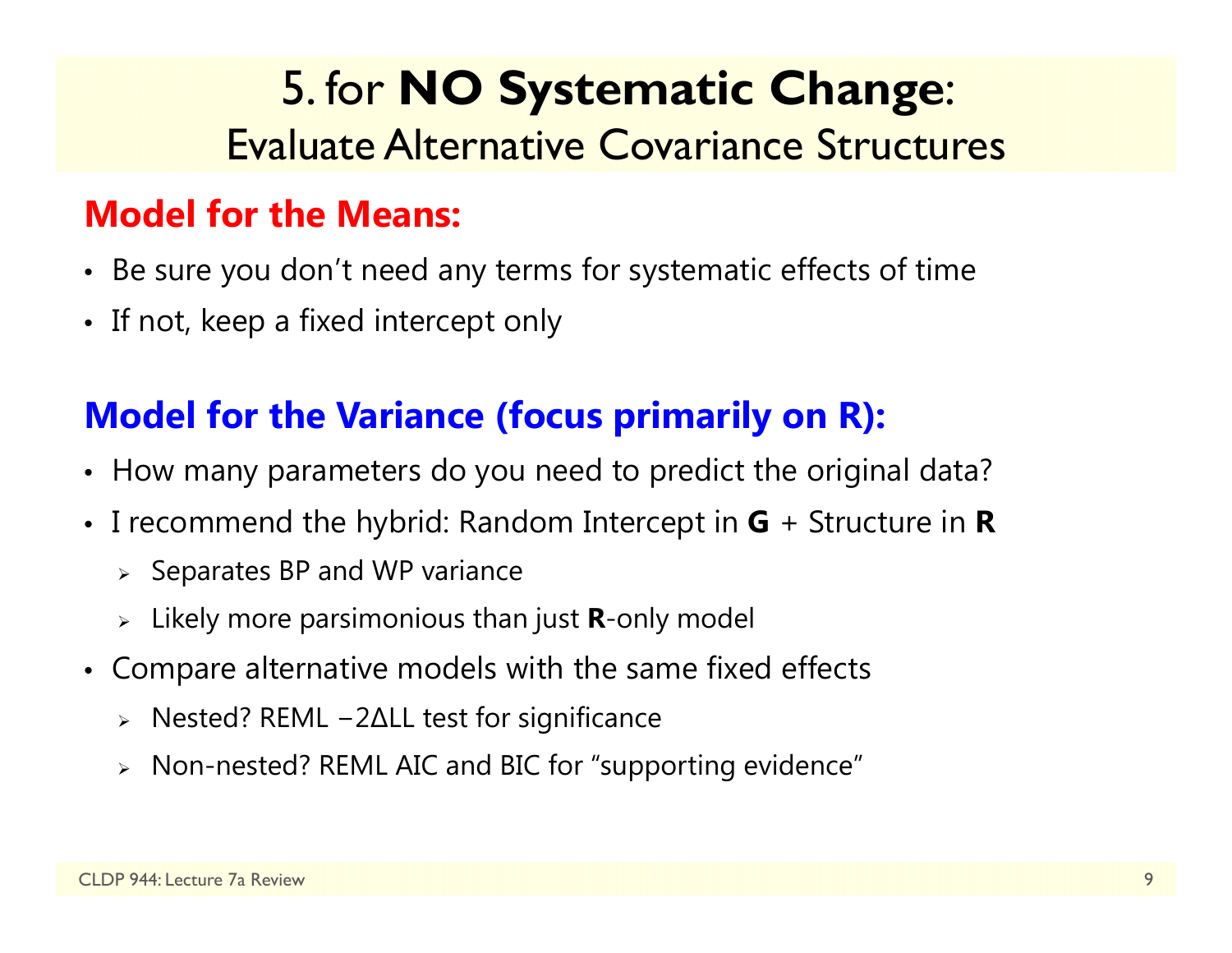## Alternative Covariance Structure Models

• Models for fluctuation typically include only a covariance structure, and at most a random intercept (random slopes for time won't help in the absence of systematic change)

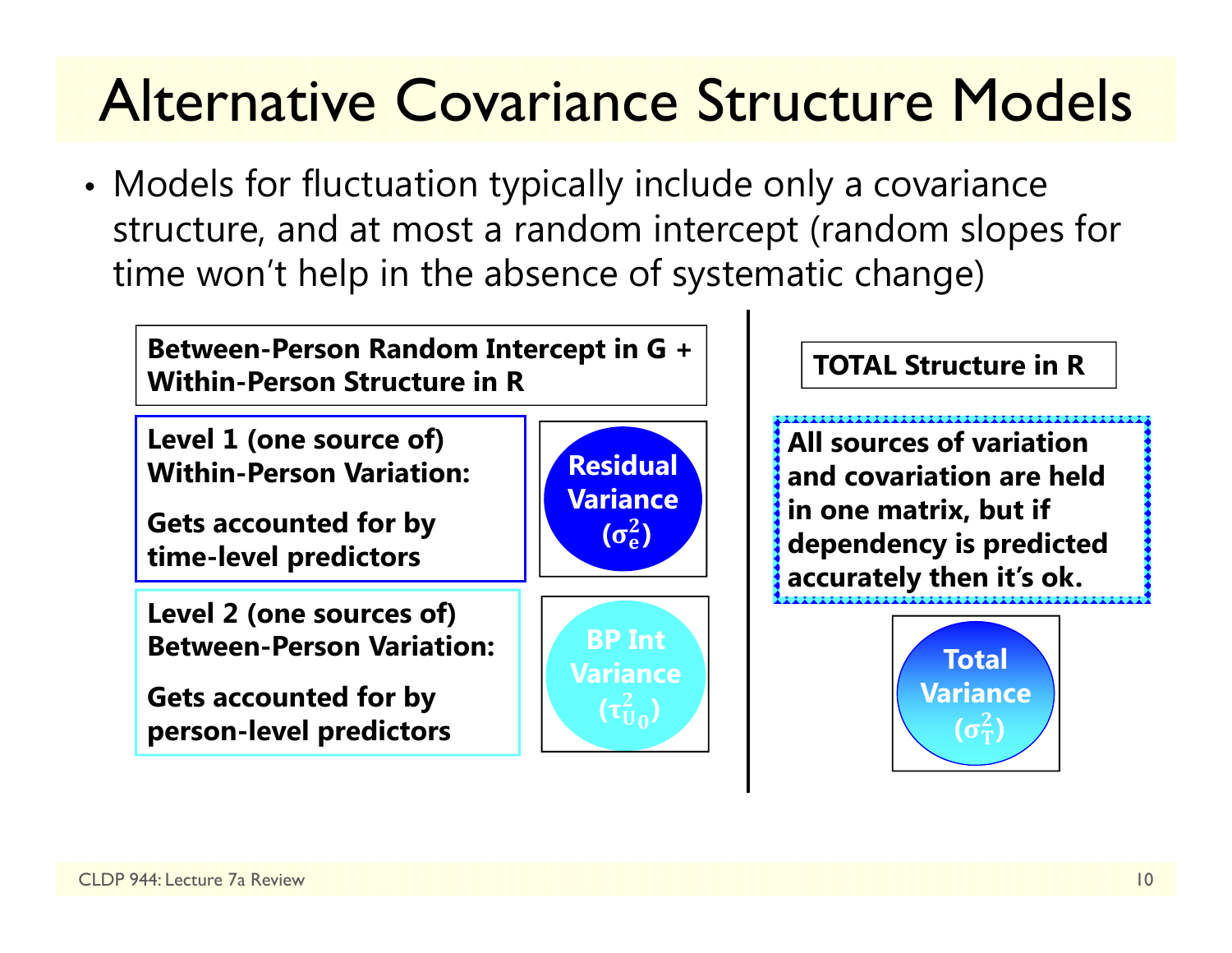### Why spend so much effort on unconditional models of time? Here is the reasoning…

- • The fixed effects of time are what the random effects of time are varying around…
- The random effects of time form the variances that the person-level predictors will account for…
- • The effects of person-level predictors are specified as a function of the time effects already in the model…
- • The effects of time-varying predictors are supposed to account for variance not accounted for by the model for time…
- • What fixed and random time effects of time you include in the model dictate what is to be predicted. **Get time right first!**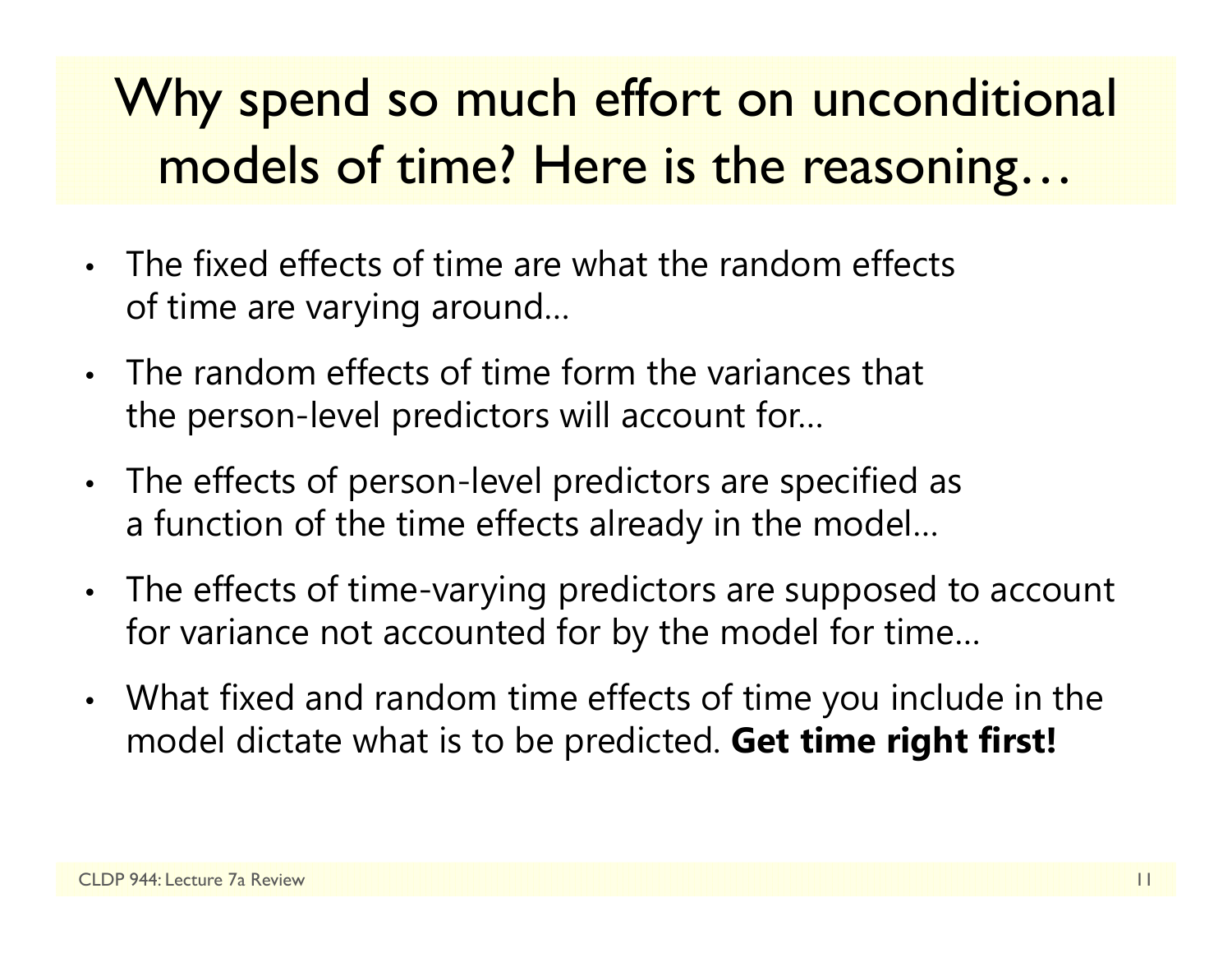## Example Sequence for Testing Fixed and Random Polynomial Effects of Time

- 1.. Empty Means, Random Intercept  $\bm{\rightarrow}$  to calculate ICC
- 2.. Fixed Linear, Random Intercept  $\bm{\rightarrow}$  check fixed linear  $p$ -value
	- $\blacktriangleright$  $\triangleright$  Effect size via pseudo-R<sup>2</sup>: Fixed linear time should reduce level-1  $\sigma_{\rm e}^2$  $^{2}_{6}$  relative to #1
- 3.. Random Linear → check –2∆LL(df≈2) for random linear variance
	- $\blacktriangleright$  $\triangleright$  No effect size via pseudo-R<sup>2</sup> (reallocated part of level-1  $\sigma_{\rm e}^2$  $\frac{2}{e}$  to new level-2 pile instead)
	- $\blacktriangleright$ Now two kinds of level-2 BP differences to be predicted later
- 4. Fixed Quadratic, Random Linear → check fixed quadratic *p*-value
	- $\blacktriangleright$  $\triangleright$  Effect size via pseudo-R<sup>2</sup>: Fixed quadratic time should reduce level-1  $\sigma_{\rm e}^2$  $^{2}_{6}$  relative to #3
- 5.. Random Quadratic → check –2∆LL(df ≈ 3) for random quadratic variance
	- $\blacktriangleright$  $\triangleright$  No effect size via pseudo-R<sup>2</sup> (reallocated part of level-1  $\sigma_{\rm e}^2$  $\frac{2}{\text{e}}$  to new level-2 pile instead)
	- $\blacktriangleright$ Now three kinds of level-2 BP differences to be predicted later
- 6. ……. (continue with additional fixed and random terms as needed)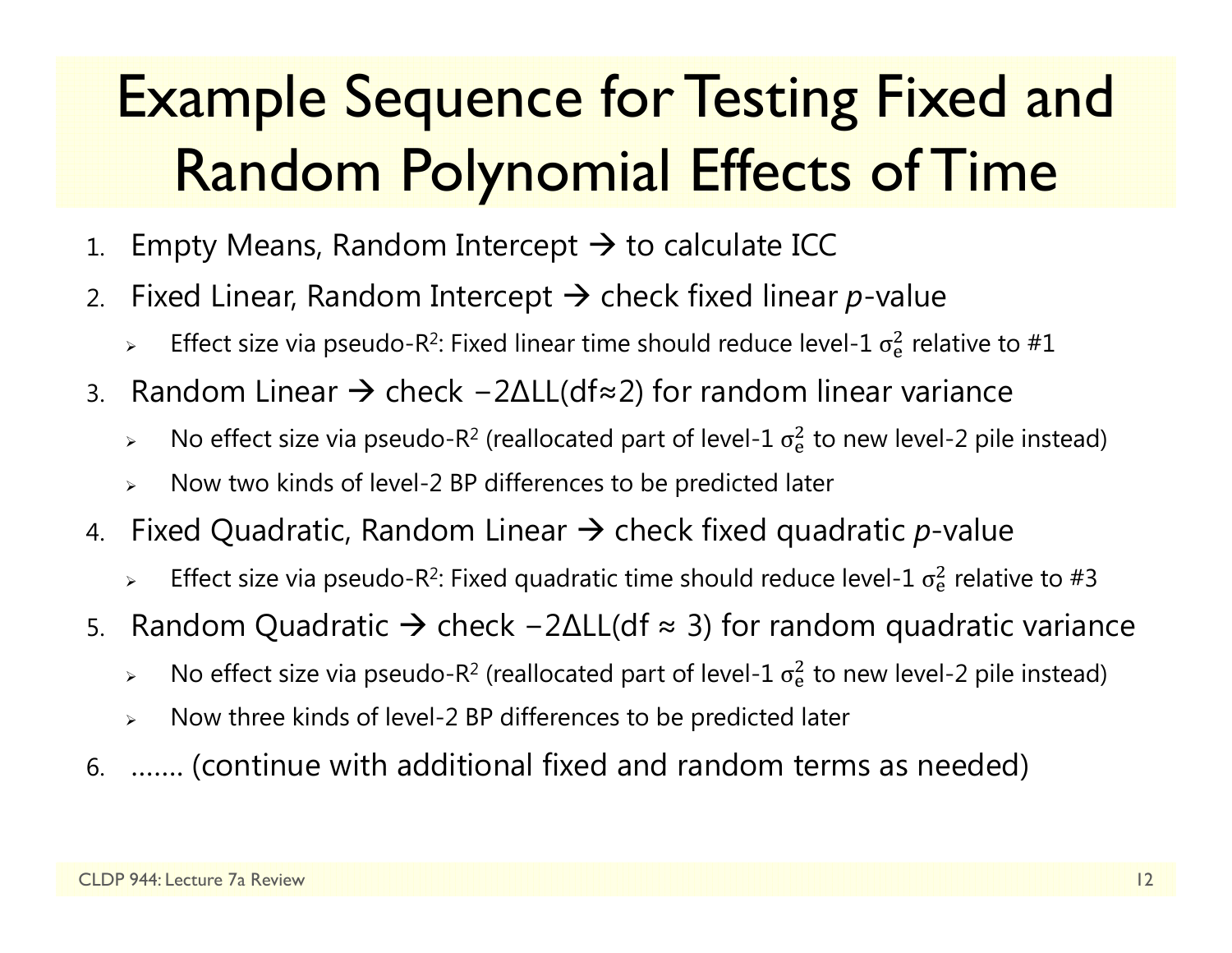# Example Sequence for Testing Two Piecewise Slopes (S 1, S2) for Effects of Time

- 1.. Empty Means, Random Intercept  $\bm{\rightarrow}$  to calculate ICC
- 2.. Fixed S1, Fixed S2, Random Intercept → check fixed slopes *p*-values
	- $\blacktriangleright$  $\triangleright$  Effect size via pseudo-R<sup>2</sup>: Fixed time slopes should reduce level-1  $\sigma_{\rm e}^2$  $^{2}_{6}$  relative to #1
- 3. $\ldots$  Random S1, Fixed S2  $\rightarrow$  check −2ΔLL(df≈2) for random S1 variance
	- $\blacktriangleright$  $\triangleright$  No effect size via pseudo-R<sup>2</sup> (reallocated part of level-1  $\sigma_{\rm e}^2$  $\frac{2}{e}$  to new level-2 pile instead)
	- $\blacktriangleright$ Now two kinds of level-2 BP differences to be predicted later
- 4. Random S1, Random S2 → check -2ΔLL(df ≈ 3) for random S2 variance
	- $\blacktriangleright$  $\triangleright$  No effect size via pseudo-R<sup>2</sup> (reallocated part of level-1  $\sigma_{\rm e}^2$  $\frac{2}{e}$  to new level-2 pile instead)
	- $\blacktriangleright$ Now three kinds of level-2 BP differences to be predicted later
- 5. ……. (continue with additional fixed and random terms as needed, such as adding quadratic slopes for each piece)